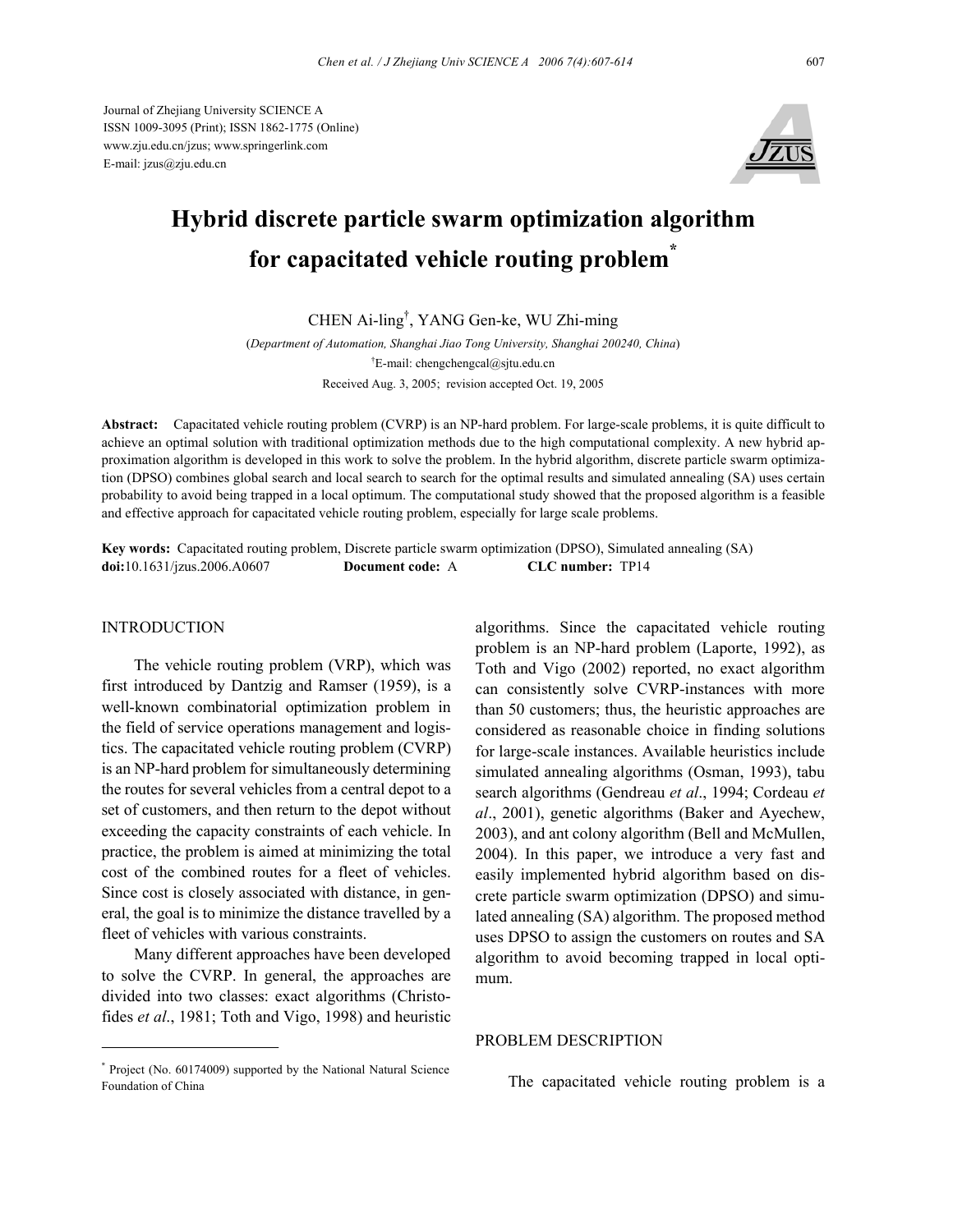difficult combinatorial optimization problem, and generally can be described as follows: Goods are to be delivered to a set of customers by a fleet of vehicles from a central depot. The locations of the depot and the customers are given. The objective is to determine a viable route schedule which minimizes the distance or the total cost with the following constraints:

(1) Each customer is served exactly once by exactly one vehicle;

(2) Each vehicle starts and ends its route at the depot;

(3) The total length of each route must not exceed the constraint;

(4) The total demand of any route must not exceed the capacity of the vehicle.

Assume that the depot is node 0, and *N* customers are to be served by *K* vehicles. The demand of customer *i* is  $q_i$ , the capacity of vehicle *k* is  $Q_k$ , and the maximum allowed travel distance by vehicle *k* is *Dk*. Then the mathematical model of the CVRP based on the formulation given by Bodin *et al*.(1983) is described as follows:

Minimize 
$$
\sum_{k=1}^{K} \sum_{i=0}^{N} \sum_{j=0}^{N} C_{ij}^{k} X_{ij}^{k}
$$
 (1)

subject to:

$$
X_{ij}^{k} = \begin{cases} 1 & \text{if vehicle } k \text{ travels from customer } i \text{ to } j, \\ 0 & \text{otherwise,} \end{cases}
$$
 (2)

$$
\sum_{k=1}^{K} \sum_{i=0}^{N} X_{ij}^{k} = 1, \quad j = 1, 2, ..., N,
$$
 (3)

$$
\sum_{k=1}^{K} \sum_{j=0}^{N} X_{ij}^{k} = 1, \quad i = 1, 2, ..., N,
$$
 (4)

$$
\sum_{i=0}^{N} X_{it}^{k} - \sum_{j=0}^{N} X_{ij}^{k} = 0, k = 1, 2, ..., K; t = 1, 2, ..., N, (5)
$$

$$
\sum_{i=0}^{N} \sum_{j=0}^{N} d_{ij}^{k} X_{ij}^{k} \le D_{k}, \quad k = 1, 2, ..., K,
$$
 (6)

$$
\sum_{j=0}^{N} q_j \left( \sum_{i=0}^{N} X_{ij}^k \right) \le Q_k, \quad k = 1, 2, ..., K, \quad (7)
$$

$$
\sum_{j=1}^{N} X_{0j}^{k} \le 1, \quad k = 1, 2, ..., K,
$$
 (8)

$$
\sum_{i=1}^{N} X_{i0}^{k} \le 1, \quad k = 1, 2, ..., K,
$$
 (9)

$$
X_{ij}^{k} \in \{0,1\}, \ i, j=0, 1, 2, ..., N; k=1, 2, ..., K, (10)
$$

where *N* represents the number of customers, and *K* is the number of vehicles, and  $C_{ij}^k$  is the cost of travelling from customer *i* to customer *j* by vehicle *k* and  $d_{ij}^k$  is the travel distance from customer *i* to customer *j* by vehicle *k*.

The objective function  $Eq.(1)$  is to minimize the total cost by all vehicles. Constraints Eqs.(3) and (4) ensure that each customer is served exactly once. Constraint Eq.(5) ensures the route continuity. Constraint Eq.(6) shows that the total length of each route has a limit. Constraint Eq.(7) shows that the total demand of any route must not exceed the capacity of the vehicle. Constraints Eqs.(8) and (9) ensure that each vehicle is used no more than once. Constraint Eq.(10) ensures that the variable only takes the integer 0 or 1.

## DISCRETE PARTICLE SWARM OPTIMIZATION

#### **Standard particle swarm optimization**

Particle swarm optimization (PSO) is a parallel population-based computation technique proposed by Kennedy and Eberhart (Eberhart and Kennedy, 1995; Kennedy and Eberhart, 1995), which was motivated by the organisms behavior such as schooling of fish and flocking of birds. PSO can solve a variety of difficult optimization problems (Salman *et al*., 2002; Shigenori *et al*., 2003). PSO's major difference from genetic algorithm (GA) is that PSO uses the physical movements of the individuals in the swarm and has a flexible and well-balanced mechanism to enhance and adapt to the global and local exploration abilities, whereas GA uses genetic operators. Another advantage of PSO is its simplicity in coding and consistency in performance. The global optimizing model proposed by Shi and Eberhart (1999) is as follows:

$$
V_{id} = W \times V_{id} + C_1 \times Rand \times (P_{\text{best}} - X_{id})
$$
  
+  $C_2 \times rand \times (G_{\text{best}} - X_{id}),$  (11a)

$$
X_{id} = X_{id} + V_{id},\tag{11b}
$$

where  $V_{id}$  is the velocity of particle  $i$ ,  $X_{id}$  is the particle position, *W* is the inertial weight.  $C_1$  and  $C_2$  are the positive constant parameters, *Rand* and *rand* are the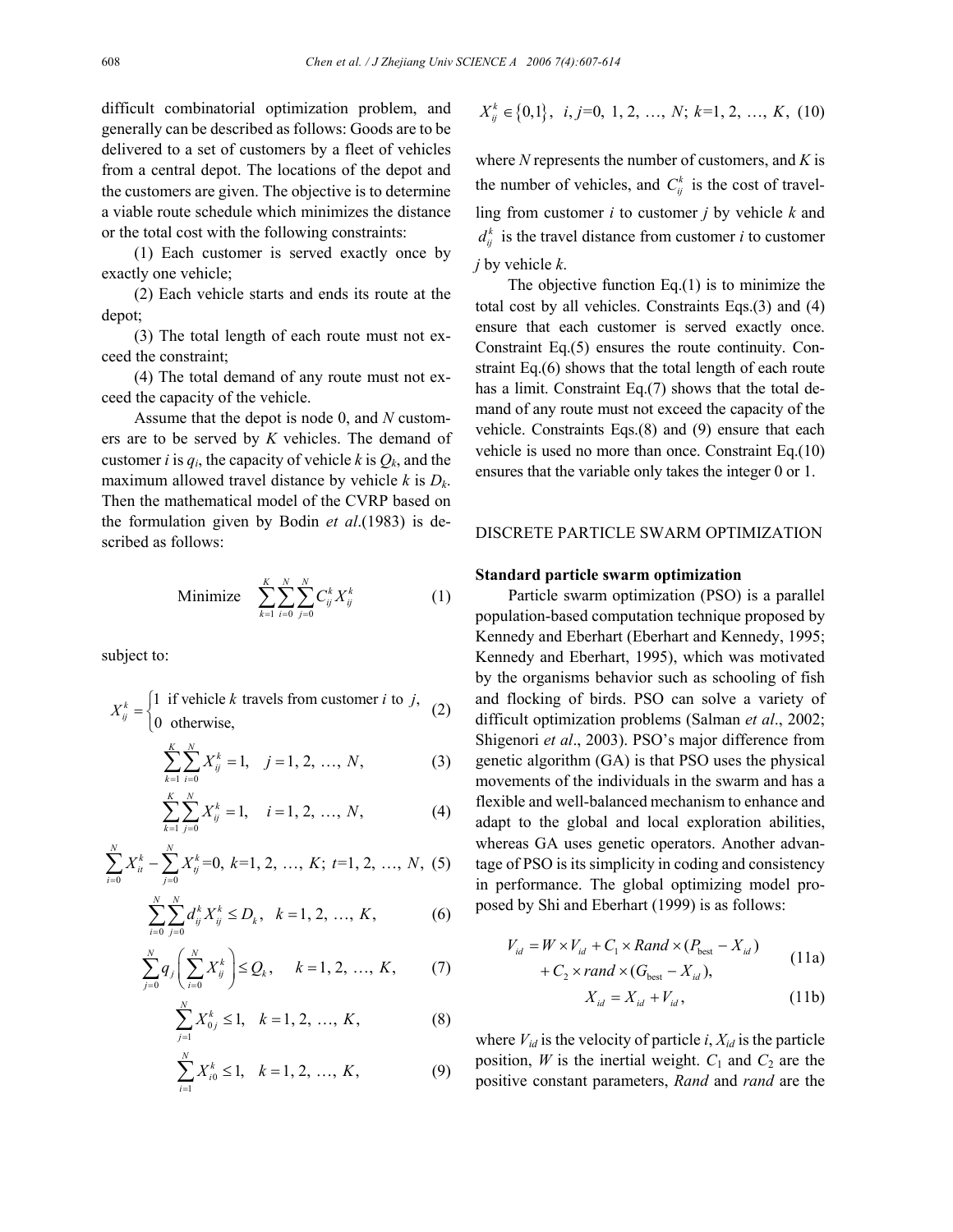random functions in the range  $[0, 1]$ ,  $P_{\text{best}}$  is the best position of the *i*th particle and  $G<sub>best</sub>$  is the best position among all particles in the swarm.

### **Discrete particle swarm optimization (DPSO)**

Due to its global and local exploration abilities, simplicity in coding and consistency in performance, PSO algorithm has been widely applied in many fields although PSO algorithm was originally proposed for continuous optimization problems. In our research, we mainly use discrete data to process problems. Therefore, developing a mechanism to realize discrete optimization problem is attractive. We adopt the quantum discrete PSO algorithm proposed by Yang *et al*.(2004) to solve the CVRP.

In quantum theory, a bit that is the minimum unit carrying information is always in a state of the range [0, 1]. A quantum particle vector is defined as follows:

$$
V = [V_1, V_2, ..., V_M], (V_i = [v_i^1, v_i^2, ..., v_i^N]), \quad (12)
$$

where  $0 \le v_i^j \le 1$  (*i*=1, 2, …, *M*; *j*=1, 2, …, *N*); *N* is the particle's length and *M* is the swarm size.  $v_i^j$ denotes the probability of the *j*th bit of the *i*th particle being 0. The following description is the rule from a quantum particle vector to a discrete particle vector.

Assume that  $X=[X_1, X_2, \ldots, X_M]$   $(X_i=[x_i^1, x_i^2, \ldots,$  $(x_i^N)$  is the particle denotation for the practical problems. Where  $x_i^j \in \{0,1\}$  (*i*=1, 2, …, *M*; *j*=1, 2, …, *N*) represents the corresponding discrete particle position of the quantum particle  $v_i^j$ , N is the particle's length and *M* is the swarm size. For each  $v_i^j$  (*i*=1, 2, …, *M*; *j*=1, 2, …, *N*), generate a random number in the range [0, 1]. If the random number is greater than  $v_i^j$ , then  $x_i^j$  =1, otherwise  $x_i^j$  =0. DPSO algorithm can be described as follows:

$$
V_{\text{localbest}} = \alpha \times x_{\text{localbest}} + \beta \times (1 - x_{\text{localbest}}), \qquad (13a)
$$

$$
V_{\text{globalbest}} = \alpha \times x_{\text{globalbest}} + \beta \times (1 - x_{\text{globalbest}}), \quad (13b)
$$

$$
V = w \times V + c1 \times V_{\text{localbest}} + c2 \times V_{\text{globalbest}}\,,\qquad(13c)
$$

where  $\alpha+\beta=1$ ,  $0<\alpha, \beta<1$  are control parameters which

indicate the control degree of *V*.  $w+c1+c2=1$ ,  $0 \le w, c1$ , *c*2<1. In Eq.(13c), the first part represents the inertia of previous probability; the second part is the "cognition" part, which represents the local exploration probability; the third part is the "social" part, which represents the cooperation among all quantum particles. So *w*, *c*1 and *c*2 represent the degree of the belief in oneself, local exploration and global exploration, respectively. The process of implementing the discrete PSO (DPSO) is described as follows:

Step 1: Initialize the quantum particles *V* and the discrete particles *X*.

Step 2: For discrete particles *X*, calculate the fitness.

Step 3: Calculate *V*<sub>localbest</sub> according to Eq.(13a).

Step 4: Calculate  $V_{\text{globalbest}}$  according to Eq.(13b).

Step 5: Compute quantum probability *V* according to Eq.(13c).

Step 6: Calculate discrete particles *X*, If *rand* $> v_i^j$ , then  $x_i^j = 1$ ; else  $x_i^j = 0$ .

Step 7: Loop to Step 2 until one of the stopping criteria (generally, a sufficiently good fitness or the specified number of generations) is satisfied.

## **Fitness function**

Fitness is used to evaluate the performance of particles in the swarm. Generally, choosing a proper objective function as fitness function to represent the corresponding superiority of each particle is one of the key factors for successful resolution of the relevant problem using DPSO algorithm. In the CVRP, the objective is to minimize the total cost or distance. Therefore, according to the description in Section 2, we choose the following equation as fitness function:

$$
Fit = \sum_{k=1}^{K} \sum_{i=0}^{N} \sum_{j=0}^{N} C_{ij} X_{ij}^{k}.
$$
 (14)

The fitness function constraints are described in Section 2. The objective of the scheduling is to minimize the total cost, i.e. *Fit*, so the particle with the minimal fitness will outperform others and should be reserved during the optimization process.

#### **DPSO for capacitated vehicle routing problem**

In this section, we describe the formulation of DPSO algorithm for the capacitated vehicle routing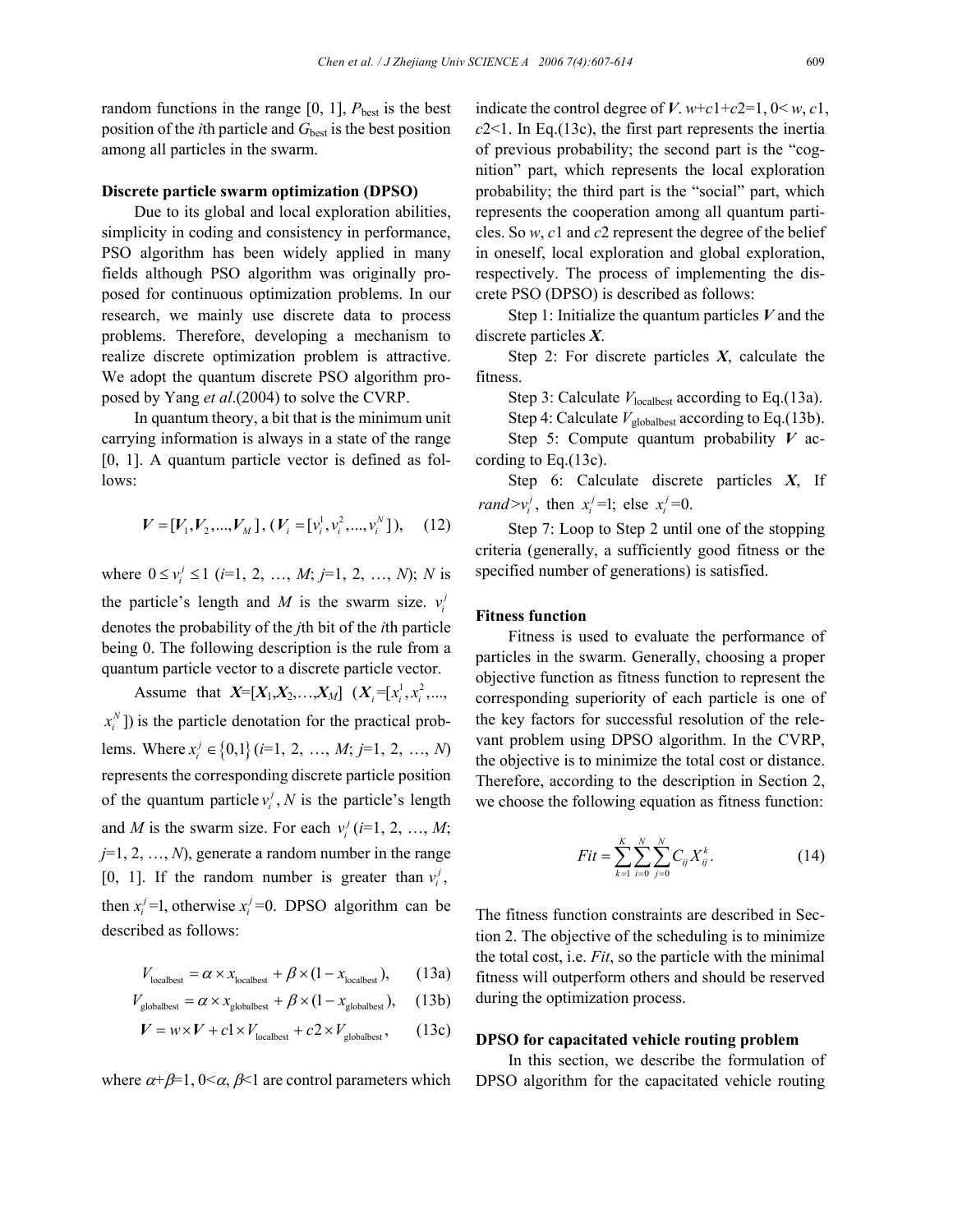problem. How to encode a schedule is one of the key issues in successfully applying DPSO to the CVRP, namely, finding a suitable mapping from problem solution to DPSO particle. Consider the problem in which *N* customers are to be served by *K* vehicles, and then we can set up a search space of *N*×*K* dimensions. Every particle is composed of *K* sections and every section has *N* discrete points. The value of each discrete point is 0 or 1. If the value is 1, it represents that the corresponding customer is served by the relevant vehicle. The position of each particle indicates the relevant sequence of the customers served by each vehicle. We can give an example of the problem in which 8 customers are served by 2 vehicles. Fig.1 shows a stochastic particle position of this example.





**Fig.1 A DPSO particle mapping for the example**

In the encoding process, a particle is represented as a 2D array as shown in Fig.1. For the CVRP in which *N* customers are to be served by *K* vehicles, the first dimension in the 2D array of a particle is an *N*×*K* dimension vector  $(s_1, s_2, ..., s_{N \times K})$ , where  $s_i$  (*i*=1, 2, …,  $N \times K$ ) is a natural number in the range [1,  $N \times K$ ], which is not equal to each other.  $l=s_i-[(s_i-1)/N] \times N$  represents the *l*th customer and  $k=[(s_i-1)/N]+1$  denotes the *k*th vehicle. The second dimension is also an *N*×*K* dimension vector, where every position takes 0 or 1. If the (*si*)th bit takes 1, it represents that the *l*th customer  $(l=s_i-\lfloor(s_i-1)/N\rfloor\times N)$  will be served by the *k*th vehicle  $(k=|(s_i-1)/N|+1)$ . Otherwise, the *l*th customer will not be served by the *k*th vehicle.

Based on the CVRP constraints, it must be guaranteed that each customer is served exactly once by exactly one vehicle, the total length of each route must not exceed the constraint and the total demand of any route must not exceed the capacity of the vehicle. However, DPSO operation cannot ensure the constraints, so we must check the solutions after DPSO operation as follows:

Check each particle according to each route. If the value of more than one position in the corresponding positions of all sections in this particle is 1, we randomly select one position in these positions and make its value be 1 and others be 0. If the values of the corresponding positions of all sections in this particle are all 0, we randomly select one position and make its value be 1 and others unchanged. If the total length in the route exceeds the limited value or the total demand of each route exceeds the capacity of the vehicle, the solution is unfeasible. For unfeasible solutions, carry out the DPSO operation until the solutions become feasible.

## SIMULATED ANNEALING ALGORITHM

Simulated annealing (SA) algorithm is a metastrategy local search method that attempts to avoid producing the poor local maximum inherent in the steepest ascent method. It employs additional random acceptance and selection strategies. The random acceptance strategy allows occasional downhill moves to be accepted with certain probabilities (Hasan and Osman, 1995). SA algorithm has produced good results for many scheduling problems (Osman and Potts, 1989; Osman, 1993; van Laarhoven *et al*., 1992; Xia and Wu, 2005).

In SA algorithm, the improvements are obtained by choosing another solution (*s*′) that belongs to the neighborhood  $[N(s_0)]$  of the current solution  $(s_0)$ . When the current solution changes from  $s_0$  to  $s'$ , the objective function will also change, namely, ∆=*Fit*(*s*′)−*Fit*(*s*0). For the minimization problem, if ∆<0, the new solution *s*′ will be accepted. If ∆≥0, the new solution will be accepted with the probability  $exp(-\Delta/t)$ , where *t* is the temperature. Generally, the algorithm starts from a high temperature, and then the temperature is gradually decreased. At each temperature, the search will be performed for a certain number of iterations, which is called the temperature length. When the termination condition is satisfied, the algorithm will stop.

For the CVRP, DPSO algorithm is used to real-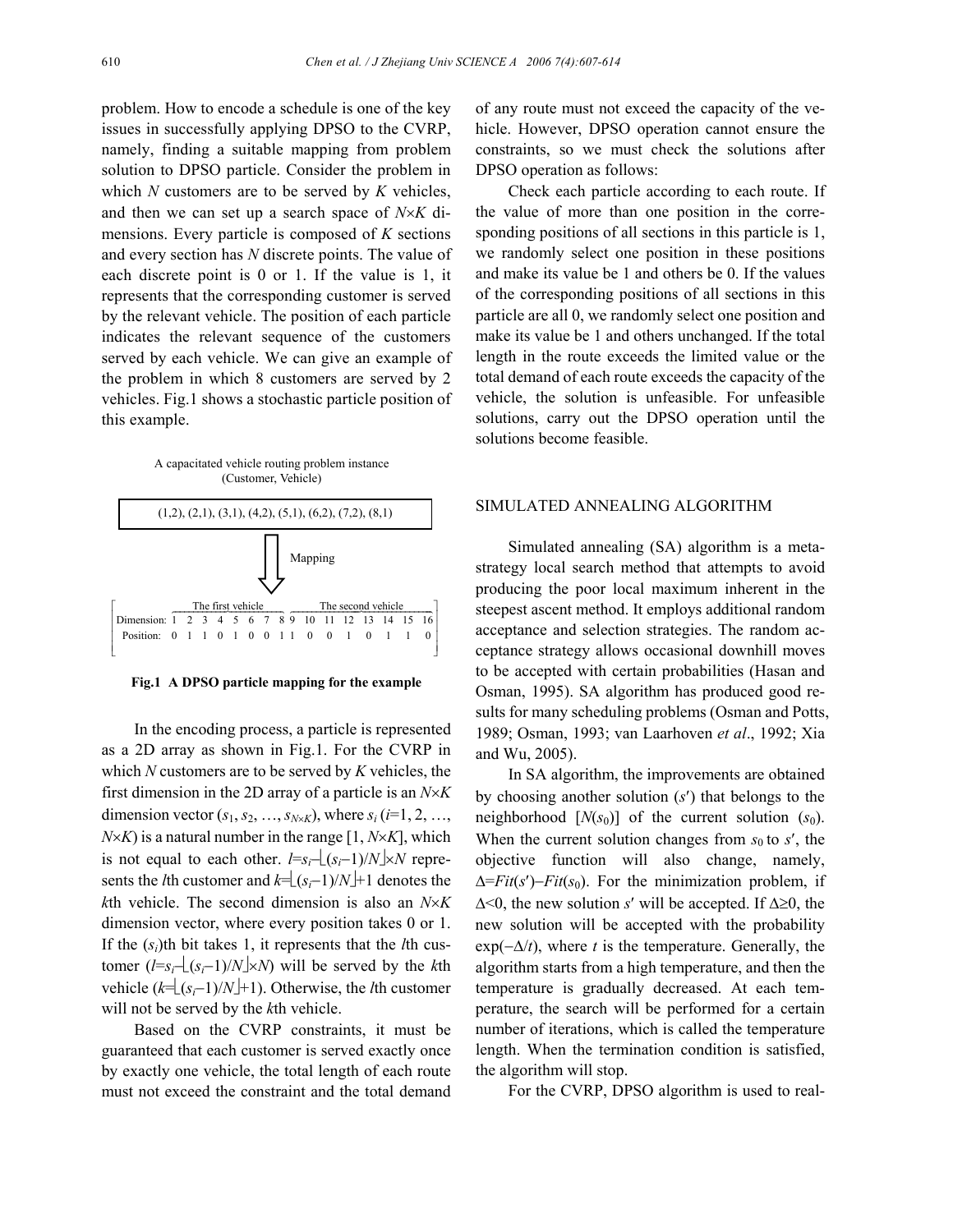ize the assignment process. SA algorithm can be used to sequence the customers served by each vehicle.

#### **Neighborhood selection**

In the process of sequencing the customers in each route using SA algorithm, the neighborhood selection rule greatly influences the performance of the solution for CVRP. In our research, we adopt pair-exchange to obtain neighbors, namely, swap the positions of adjacent elements. Fig.2 is the result of stochastic pair exchange for the first route shown in Fig.1.

|                          | The first route |  |  |  |  |  |  |  |  |
|--------------------------|-----------------|--|--|--|--|--|--|--|--|
| Dimension: 2 1 4 3 6 5 8 |                 |  |  |  |  |  |  |  |  |
| Position: 1 0 0 1 0 1 1  |                 |  |  |  |  |  |  |  |  |

**Fig.2 Result of pair exchange for a route**

After exchanging the customers in the same route of a particle using pair exchange rule every time, the fitness of the new solution is calculated. If the fitness is improved, the new solution is accepted. Otherwise, the new solution is accepted with the probability exp(−∆/*t*). Through the above process, we can obtain satisfactory results rapidly.

#### **Control parameters selection**

An SA algorithm generally must be carefully designed as the choice of its parameters might affect the quality of the solution and computation (Hasan and Osman, 1995). In general, a slow search will lead to better solutions. However, the slow search tends to consume more computation time. Therefore, it is necessary to take a tradeoff between them.

Control parameters were set according to problem characteristics. Through many experiments, we found that the solutions and running time are both better when initial temperature is set according to the maximal difference in fitness value between any two neighboring solutions. The length of temperature denotes the number of moves made at the same temperature, and generally, it is set according to the size of neighborhood solutions for a given solution. In SA optimization process, the temperature is gradually lowered. It is well known that the method that specifies temperature with the equation  $t_n = \lambda t_{n-1}$  is often a

good choice and can provide a tradeoff between computational time and good solutions. The smaller the cooling rate  $\lambda$ , the quicker temperature descends. To terminate the algorithm, we select the termination temperature  $(t_f)$ , when current temperature  $t \le t_f$  the algorithm will stop. Generally,  $t_f$  is a small value.

## DPSO-SA OPTIMIZATION ALGORITHM

By combining DPSO with SA algorithm, we can get a new hybrid optimization approach DPSO-SA. DPSO has strong global search ability but, as a stochastic search algorithm, cannot guarantee to converge to the global optimal solution at the end. SA algorithm uses a certain probability to avoid becoming trapped in a local optimum. This hybrid approach makes full use of the strong global search ability of DPSO and the strong local search ability of SA and offsets the weaknesses of each other. The algorithm is shown in Fig.3.

## COMPUTATIONAL RESULTS

To illustrate the effectiveness and good performance of the proposed algorithm, various kinds of benchmark instances with different sizes have been selected for the computation.

We programmed the algorithms in Matlab 6.5 and ran them on Mobile Intel Pentium IV CPU 1.80 GHz with 256 M RAM.

For small-scale problems, computational experiment was carried out on the following instance: 8 customers are served by 2 vehicles, each with the capacity is 8 and the constraint of the total length of each route is 40. The depot is node 0. The distance between different customers and the demand of each customer are given in Table 1.

To evaluate the approach proposed in the paper, the results from this approach were compared with those from double populations genetic algorithm (DGA) proposed by Zhao *et al*.(2004). The parameters for the two approaches are selected by many experiments as follows:

The parameters for DGA: size of each population: 30; maximum number of generations: 100; crossover rates of two populations are 0.7 and 0.8, and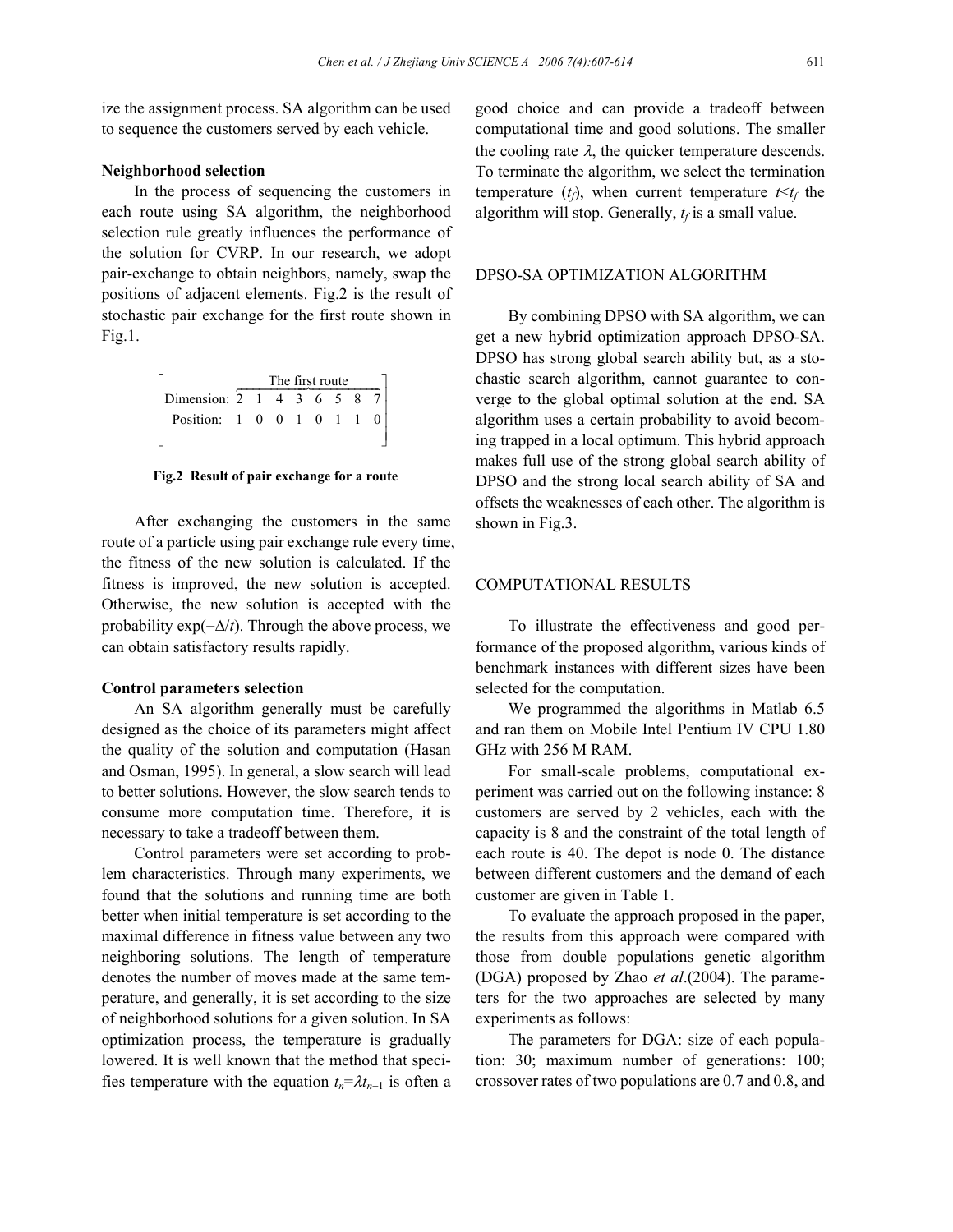| Begin                                                                                                              |  |  |  |  |  |  |  |
|--------------------------------------------------------------------------------------------------------------------|--|--|--|--|--|--|--|
| Initialize parameters: swarm size, maximum of generation,                                                          |  |  |  |  |  |  |  |
| $\alpha$ , $\beta$ , w, c1, c2; Set $t_0$ , $t_f$ , $\lambda$ , R by experiment; Generation:=1;                    |  |  |  |  |  |  |  |
| Initialize quantum particles $V$ and discrete particles $X$ ;                                                      |  |  |  |  |  |  |  |
| Evaluate each particle's fitness according to Eq.(14);                                                             |  |  |  |  |  |  |  |
| Obtain $X_{\text{globalbest}}$ and $X_{\text{localbest}}$ ,                                                        |  |  |  |  |  |  |  |
| Repeat                                                                                                             |  |  |  |  |  |  |  |
| Compute $V_{\text{localbest}}$ according to Eq.(13a) and compute<br>$V_{\text{globalbest}}$ according to Eq.(13b); |  |  |  |  |  |  |  |
| Compute quantum probability $V$ according to Eq.(13c);<br>Obtain X according to $V$ ;                              |  |  |  |  |  |  |  |
| If $(rand>V_i^j)x_i^j=1;$                                                                                          |  |  |  |  |  |  |  |
| Else $x_i^j=0$ ;                                                                                                   |  |  |  |  |  |  |  |
| Compute each particle's fitness according to Eq.(14);                                                              |  |  |  |  |  |  |  |
| Find new $X_{\text{globalbest}}$ and $X_{\text{localbest}}$ and update $X_{\text{globalbest}}$ and                 |  |  |  |  |  |  |  |
| $X_{\text{localbest}}$                                                                                             |  |  |  |  |  |  |  |
| Carry out SA subprogram on each route of each particle;                                                            |  |  |  |  |  |  |  |
| Compute the particle's fitness according to Eq.(14);                                                               |  |  |  |  |  |  |  |
| Update $X_{\text{globalbest}}$ and $X_{\text{localbest}}$ ;<br>Generation=Generation+1;                            |  |  |  |  |  |  |  |
| Until (one of termination conditions is satisfied)                                                                 |  |  |  |  |  |  |  |
| Output the optimization results;                                                                                   |  |  |  |  |  |  |  |
| End                                                                                                                |  |  |  |  |  |  |  |
|                                                                                                                    |  |  |  |  |  |  |  |
| SA algorithm subprogram (for each route of each particle):                                                         |  |  |  |  |  |  |  |
| $\{t_n = t_0\}$                                                                                                    |  |  |  |  |  |  |  |
| Repeat                                                                                                             |  |  |  |  |  |  |  |
| $r=1$ ;                                                                                                            |  |  |  |  |  |  |  |
| Repeat                                                                                                             |  |  |  |  |  |  |  |
| Generate a neighboring solution $s'$ from $s$ by the pair                                                          |  |  |  |  |  |  |  |
| exchange rule;                                                                                                     |  |  |  |  |  |  |  |
| Compute fitness of s', then $\Delta=Fit(s')-Fit(s);$                                                               |  |  |  |  |  |  |  |
| If $(\Delta < 0)$ s' is accepted;<br>Else                                                                          |  |  |  |  |  |  |  |
|                                                                                                                    |  |  |  |  |  |  |  |
| If $(rand \leq \exp(-\Delta/t_n))$ s' is accepted;<br>Update the best solution found so far;                       |  |  |  |  |  |  |  |
| $r=r+1$ ;                                                                                                          |  |  |  |  |  |  |  |
| Until $(r > R)$                                                                                                    |  |  |  |  |  |  |  |
| $t_n = \lambda \times t_n;$                                                                                        |  |  |  |  |  |  |  |
| Until $(t_n \leq t_f)$                                                                                             |  |  |  |  |  |  |  |

**Fig.3 DPSO-SA hybrid optimization algorithm** 

mutation rates are 0.05 and 0.1, respectively.

The parameters for DPSO-SA: maximum number of generations: 100; swarm size: 30;  $\alpha = 0.35$ , β=0.65, *w*=0.25, *c*1=0.25, *c*2=0.5, *t*0=30, *tf*=0.1,  $\lambda=0.9$ .

The instance is randomly run 10 times. Table 2 shows the results in 10 runs.

From Table 2, it is very clear that DPSO-SA yields the optimal solutions in all 10 experiments. The corresponding optimal route is: route 1:  $0 \rightarrow 2 \rightarrow 8 \rightarrow$  $5 \rightarrow 3 \rightarrow 1 \rightarrow 0$ , the quantity of goods delivered is 7 and the travel distance is 34; route 2:  $0 \rightarrow 6 \rightarrow 7 \rightarrow 4 \rightarrow 0$ , the quantity of goods delivered is 8 and the travel distance is 33.5. While DGA yielded the optimal route only two times over 10 runs. The results were much worse than those of DPSO-SA.

For problems of a little larger scale, computational experiment was conducted on the instances from Vehicle Routing Data Sets (http://www. Branchandcut.org/VRP/data/) and the results were compared with those from GA with 2-opt proposed by Wang *et al*.(2004) and those from SA.

To obtain proper parameters, each of the algorithms was run from different random initial solutions under many different parameter settings. After many experiments, the parameters of each algorithm were set as follows:

The parameters for GA with 2-opt: Crossover rate: 0.75; Mutation rates: (Swap: 0.05, Insertion: 0.15, Inversion: 0.01); Population size and termination condition are set according to the problem scale respectively.

The parameters for DPSO-SA:  $\alpha$ =0.30,  $\beta$ =0.70,  $w=0.2$ ,  $c1=0.3$ ,  $c2=0.5$ . Swarm size and termination condition are also given according to the problem

| Customer Demand |                | Customer |                  |          |          |     |          |              |          |     |
|-----------------|----------------|----------|------------------|----------|----------|-----|----------|--------------|----------|-----|
|                 |                |          |                  | ↑        | 3        | 4   |          | 6            |          |     |
|                 |                | $\theta$ | 4                | 6        | 7.5      | 9   | 20       | 10           | 16       |     |
|                 |                | 4        | $\boldsymbol{0}$ | 6.5      | 4        | 10  |          | 7.5          | 11       | 10  |
|                 | 2              | 6        | 6.5              | $\theta$ | 7.5      | 10  | 10       | 7.5          | 7.5      | 7.5 |
|                 |                | 7.5      | 4                | 7.5      | $\theta$ | 10  |          | 9.0          | 9.0      | 15  |
| 4               | 2              | 9.0      | 10               | 10       | 10       | 0   | 10       | 7.5          | 7.5      | 10  |
|                 |                | 20       | 5                | 10       | 5        | 10  | $\Omega$ | 7.0          | 9.0      | 7.5 |
| 6               | 4              | 10       | 7.5              | 7.5      | 9.0      | 7.5 |          | $\mathbf{0}$ | 7.0      | 10  |
|                 | $\mathfrak{D}$ | 16       | 11               | 7.5      | 9.0      | 7.5 | 9        | 7.0          | $\Omega$ | 10  |
|                 |                | 8        | 10               | 7.5      | 15       | 10  | 7.5      | $\theta$     | 10       |     |

**Table 1 Distance between customers and the requirement qualities of each customer**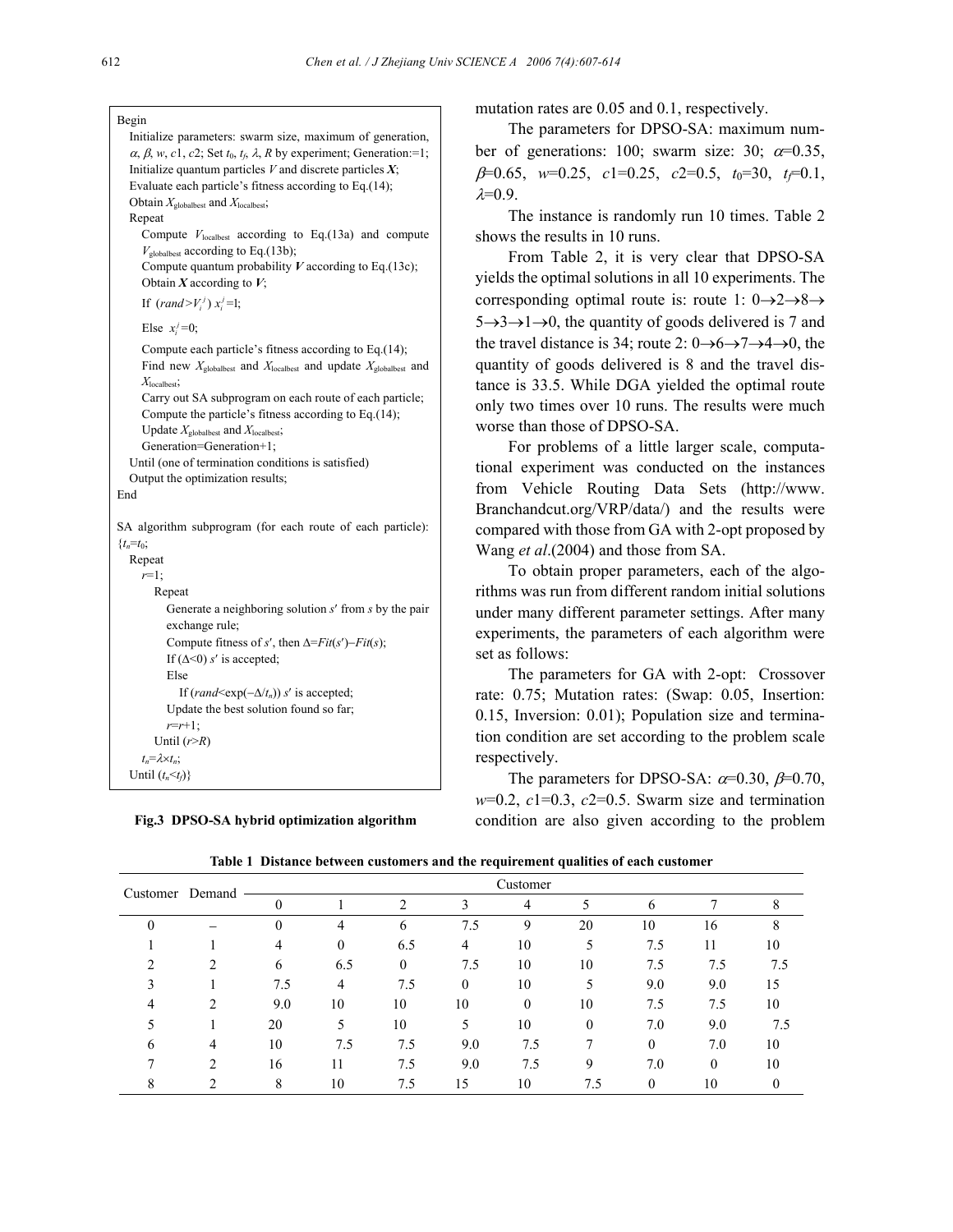| Order | <b>DGA</b> | PSO-SA |
|-------|------------|--------|
| 1     | 69.0       | 67.5   |
| 2     | 70.5       | 67.5   |
| 3     | 67.5       | 67.5   |
| 4     | 70.5       | 67.5   |
| 5     | 69.0       | 67.5   |
| 6     | 71.0       | 67.5   |
| 7     | 69.5       | 67.5   |
| 8     | 70.0       | 67.5   |
| 9     | 67.5       | 67.5   |
| 10    | 70.0       | 67.5   |

|  |  | Table 2 Comparison of results of DGA and DPSO-SA |
|--|--|--------------------------------------------------|
|  |  |                                                  |

scale;  $t_0$ ,  $t_f$ ,  $\lambda$ ,  $R$  are set based on the experiments and the specific problems.

The parameters for SA:  $t_0$ ,  $t_f$ ,  $\lambda$ , R are set based on the experiments and the specific problems.

The algorithms were terminated whenever there was no improvement in 30 successive generations, which enables a reduction in running time.

Each instance was randomly run 5 times for each algorithm. Computation time and best results are shown in Table 3.

Table 3 presents the computational performance of each algorithm. It can be observed that the results of the DPSO-SA algorithm are very close to the best known solution so far. Even if for the large-scale problem, the solutions of DPSO-SA are also very good. The computational speed of an application is also an important means of measuring the ability of an algorithm. Therefore, running time of each algorithm is reported. Through comparison, we can find that the speed of DPSO-SA is greater than that of the other two methods for most of the test instances. Therefore, DPSO-SA algorithm is a feasible and effective approach for solving CVRP.

## **CONCLUSION**

We studied a new hybrid optimization approach combining discrete particle swarm optimization and simulated annealing to solve the capacitated vehicle routing problem. The performance of the approach is evaluated for comparison with the results obtained by other methods for a number of benchmark instances. Although the global optimality cannot be guaranteed, the performance of the results is greatly improved. Moreover, the DPSO-SA algorithm is efficient in running time.

It should be noted that research on solving the problem of larger size can be a challenging task. Future

| Problem      | $\boldsymbol{N}$ | K              | GA with 2-opt |         | DPSO-SA  |         | SA       |         | <b>BKS</b> |
|--------------|------------------|----------------|---------------|---------|----------|---------|----------|---------|------------|
|              |                  |                | Distance      | Time(s) | Distance | Time(s) | Distance | Time(s) |            |
| $A-n33-k5$   | 32               | 5              | 661           | 39.6    | 661      | 32.3    | 661      | 38.2    | 661        |
| $A-n46-k7$   | 45               | 7              | 928           | 136.4   | 914      | 128.9   | 931      | 143.8   | 914        |
| $A-n60-k9$   | 59               | 9              | 1360          | 295.5   | 1354     | 308.8   | 1363     | 286.3   | 1354       |
| $B-n35-k5$   | 34               | 5              | 955           | 46.9    | 955      | 37.6    | 960      | 58.4    | 955        |
| $B-n45-k5$   | 44               | 5              | 762           | 129.3   | 751      | 134.2   | 760      | 123.5   | 751        |
| $B-n68-k9$   | 67               | 9              | 1296          | 396.2   | 1272     | 344.3   | 1298     | 409.2   | 1272       |
| $B-n78-k10$  | 77               | 10             | 1248          | 568.4   | 1239     | 429.4   | 1256     | 483.3   | 1221       |
| $E-n30-k3$   | 29               | 3              | 534           | 30.5    | 534      | 28.4    | 534      | 69.3    | 534        |
| $E-n51-k5$   | 50               | 5              | 531           | 289.6   | 528      | 300.5   | 541      | 362.4   | 521        |
| $E-n76-k7$   | 75               | 7              | 697           | 498.7   | 688      | 526.5   | 704      | 619.3   | 682        |
| $F-n72-k4$   | 71               | $\overline{4}$ | 246           | 468.5   | 244      | 398.3   | 253      | 604.6   | 237        |
| $F-n135-k7$  | 134              | 7              | 1246          | 1894.2  | 1215     | 1526.3  | 1243     | 2533.9  | 1162       |
| $M-n101-k10$ | 100              | 10             | 836           | 992.1   | 824      | 874.2   | 848      | 986.6   | 820        |
| $M-n121-k7$  | 120              | 7              | 1068          | 1643.1  | 1038     | 1733.5  | 1081     | 2729.5  | 1034       |
| $P-n76-k4$   | 75               | 4              | 605           | 528.4   | 602      | 496.3   | 612      | 489.6   | 593        |
| $P-n101-k4$  | 100              | 4              | 706           | 1213.2  | 694      | 977.5   | 715      | 1964.9  | 681        |

Table 3 Comparison results of GA with 2-opt and DPSO-SA for the instances<sup>\*</sup>

\* *N* is the number of customers, *K* is the number of vehicles, BKS is the best known solution so far; GA with 2-opt represents the best objective value of GA with 2-opt found over 5 runs; DPSO-SA denotes the best objective value of DPSO-SA algorithm found over 5 runs; SA represents the best objective value of SA found over 5 runs. Distance is the best distance of each algorithm. Time is the time needed to obtain the best value